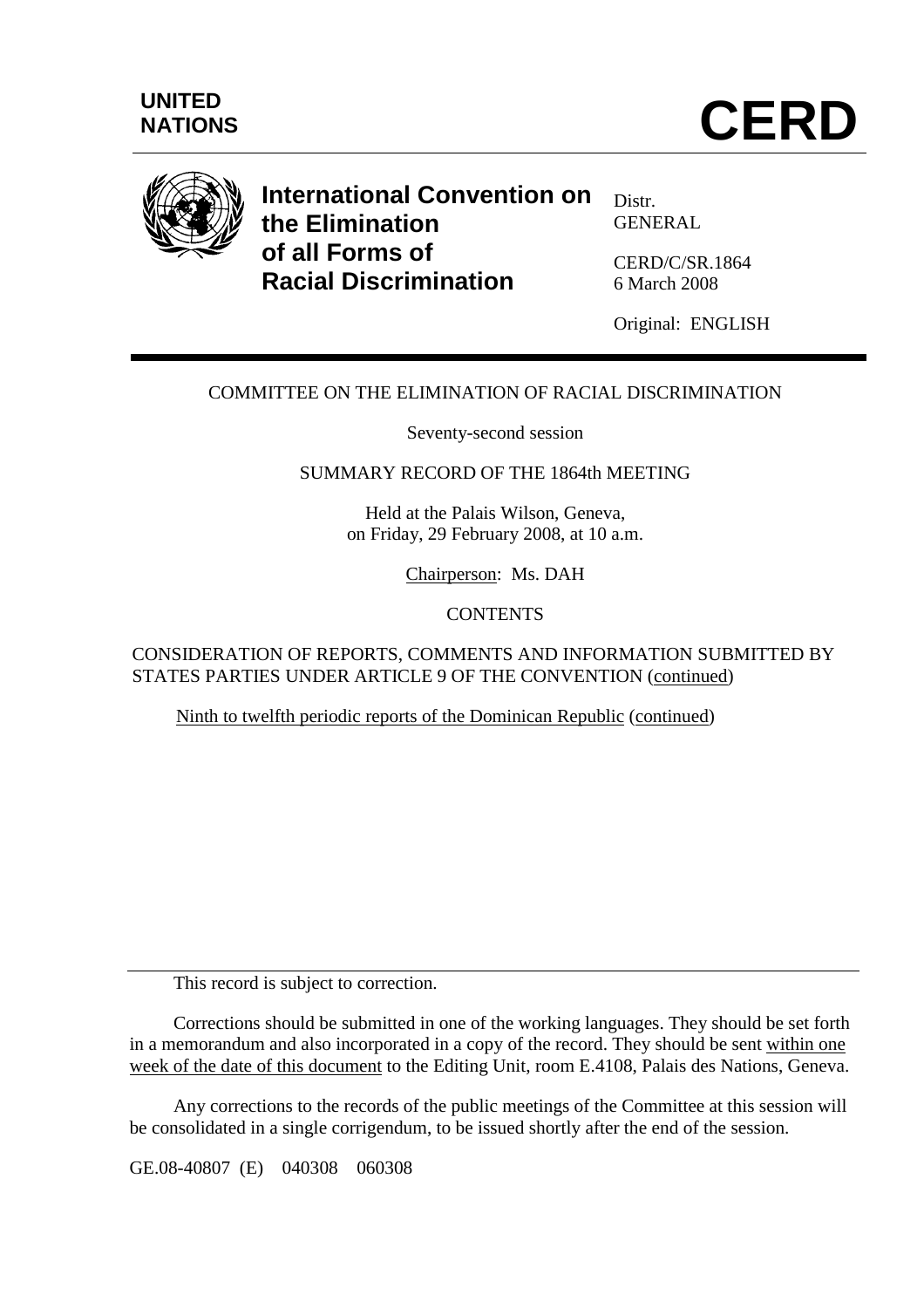#### The meeting was called to order at 10.15 a.m.

## CONSIDERATION OF REPORTS, COMMENTS AND INFORMATION SUBMITTED BY STATES PARTIES UNDER ARTICLE 9 OF THE CONVENTION (continued)

# Ninth to twelfth periodic reports of the Dominican Republic (continued)

1. At the invitation of the Chairperson, the members of the delegation of the Dominican Republic resumed their places at the Committee table.

2. Mr. NEWTON GUILLIANI (Dominican Republic), replying to a number of questions about nationality, citizenship and the constitutionality of legislation, said that his country did not indiscriminately grant citizenship to all persons born on its national territory, but based its action on a combination of *jus soli* and *jus sanguinis*, as was clear from the Constitution and all case law and legislation. The Migration Act (No. 285-04), which was based on article 11 of the Constitution, had been the subject of an action of unconstitutionality, but in a decision of 14 December 2005, the Supreme Court of Justice had held that the Act was constitutional. The Court had recalled that under article 37 (9) of the Constitution, Congress had the authority to establish all Dominican legislation on migration. The State was therefore obliged to enforce the Act. As to the pink birth declarations, he said that the different colour was simply an administrative procedure under Act No. 285-04, and in no way constituted racial discrimination.

3. Mr. CASTILLO (Dominican Republic), in response to the comment about a siege mentality in his country, recalled that it shared its single land border with Haiti, which had been suffering from a political crisis for over 20 years. Haitian human development indexes, including its unemployment rate, were worse than anywhere else in the continent, and its government apparatus was very weak. Influential and powerful countries such as the United States of America, France and the United Kingdom were not prepared to accommodate the Haitian migration flows despite having the capacity to do so, and would not commit to sending people to Haiti to help it recover.

4. There was great concern in the Dominican Congress that if the international community did not make a sustained commitment to aiding reconstruction in Haiti, the problem of Haitian migration would create even greater problems for the Dominican Republic. His country had its own institutional weaknesses and, like all developing countries, had limited resources and a high level of poverty. Adopting migration policies often involved sacrificing the poorest people in the Dominican Republic. Stability and prosperity in Haiti were therefore vital and the Dominican Republic was prepared to continue cooperating with the international community on the matter. His was an open and generous country, but it would not and could not accept a purely Dominican solution to Haiti's problems. Some sectors did not accept decisions by Congress and the Supreme Court of Justice, despite the importance of respecting the country's right to determine its own policies on migration and nationality. It was to be hoped that, with the help of the international community, a formula could be found that was fair for both peoples, respecting the identity of Haiti and the right of the Dominican Republic to its own development. However, he expressed regret that there had been a lack of communication between Congress and human rights organizations. The problem of migrants in the Dominican Republic must be seen as stemming from the major problem of the crisis in Haiti.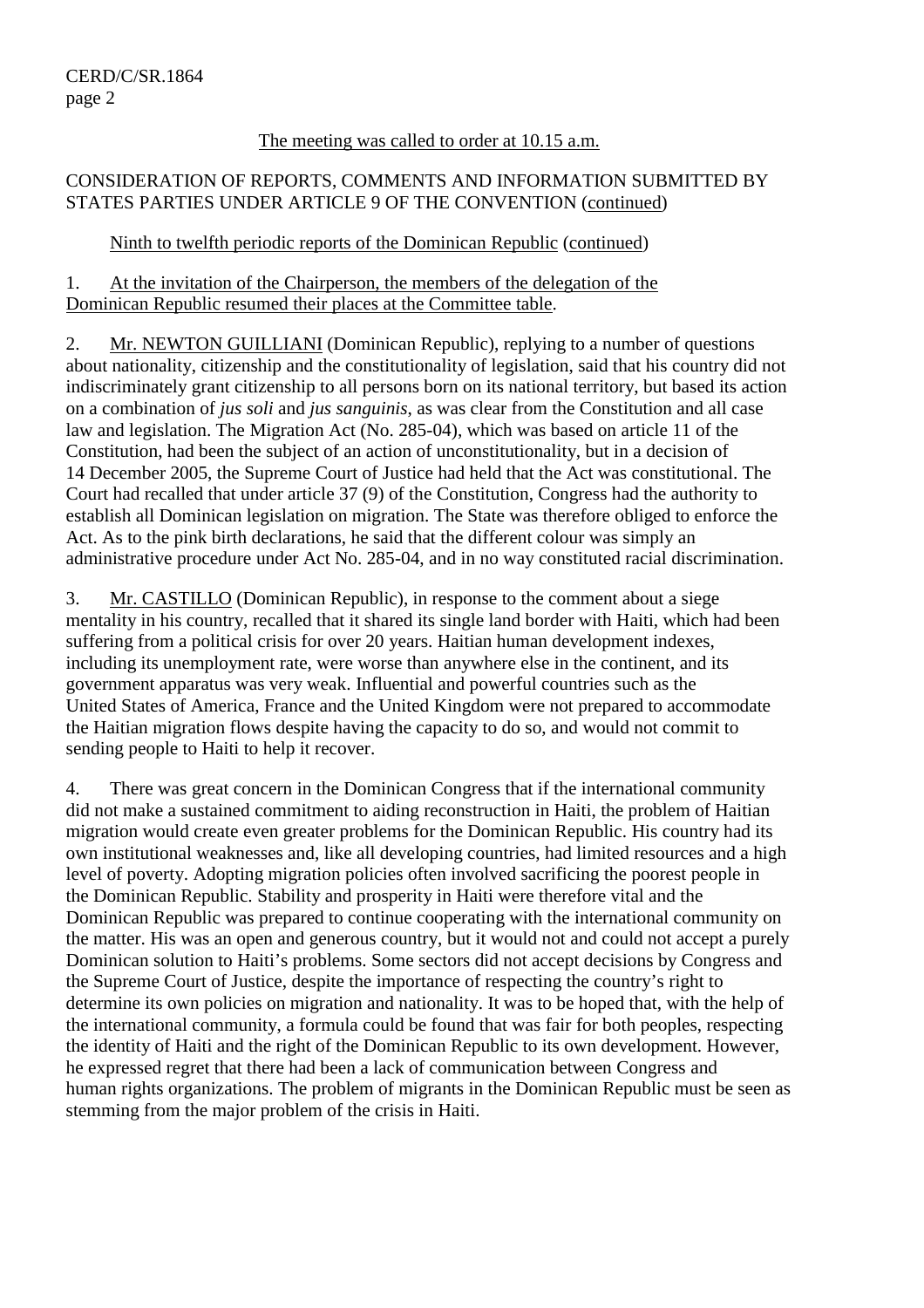CERD/C/SR.1864 page 3

5. Ms. MERCEDES (Dominican Republic), responding to questions on labour and recalling that the Ministry of Labour was committed to protecting the rights of all workers in the Dominican Republic and ensuring dignified working conditions, said that the majority of migrant workers were employed in the construction sector, for which the National Salaries Committee, in its Decision No. 3/2007 of 12 June 2007, had set the minimum wage at approximately US\$ 295 or RD\$ 10,000 a month. That amount was higher than the minimum wage for the private sector, which was RD\$ 7,360 a month.

6. As to the question about black women workers in the duty-free zones, activities were being undertaken continuously to prevent discrimination against all women workers, including awareness-raising campaigns on issues such as the principle of equal pay for equal work by men and women and the fact that women must not be required to undergo pregnancy tests during the recruitment process. Progress was being made, and a recent ILO report had stated that the Dominican Republic was the best country in the region for carrying out regular inspections of workplaces. The Dominican Republic had been chosen as the headquarters for an ILO regional decent work programme in recognition of its efforts.

7. Mr. JIMÉNEZ (Dominican Republic), replying to questions regarding the contribution of Haitian immigrants and persons of Haitian descent to the sugar industry, said that there were 15 sugar plantations in the Dominican Republic, of which only 3 were in operation. There were 350 *bateyes* (company shanty towns on sugar-cane plantations) housing 250,000 people, predominantly Haitian immigrants or persons of Haitian descent, of whom only 11,000 currently worked in the sugar industry. They did various kinds of work, including cutting and collecting sugar cane as well as other more skilled tasks. The average wage earned by immigrant sugar-cane workers was US\$ 220 a month, which represented a total of US\$ 24 million a year for all immigrants. However, the sugar industry employed fewer immigrants than other sectors; of Haitian immigrants most worked in the construction, tourism or agriculture (other than sugar) sectors or in the informal sector. Immigrant workers' contribution to GDP for the sugar industry was 2.48 per cent, and 1.4 per cent to overall GDP. Workers enjoyed total freedom to choose where they worked, and given that agricultural workers earned US\$ 106 a month and construction workers US\$ 295 a month, it was clear why many immigrants chose to work in the latter sector. Immigrants sent US\$ 300 million a year back to Haiti in remittances.

8. As to the reference to "modern slavery", it was clear that the term did not apply to the Dominican sugar industry. In addition to the wage, each worker received free accommodation, drinking water, electricity, leisure facilities, transport, education for children and young wives, private medical insurance and free medicine. Sugar company owners covered the costs of over 87 schools offering basic education, in which 80 teachers taught 3,125 pupils, mainly Haitians and persons of Haitian descent. In the area of health, in 2006 the sugar industry had paid for 173,000 medical visits, 124,000 dental visits, HIV care, including vaccination programmes, and services including prenatal and post-natal care. Workers also had the right to form and join trade unions.

9. Article 245 of the Labour Code explicitly prohibited employment of children under the age of 14, and the Dominican Republic was a signatory to the ILO Conventions on Minimum Age (No. 138) and the Worst Forms of Child Labour (No. 182); Decree No. 144-97 had created a committee to monitor compliance with those Conventions.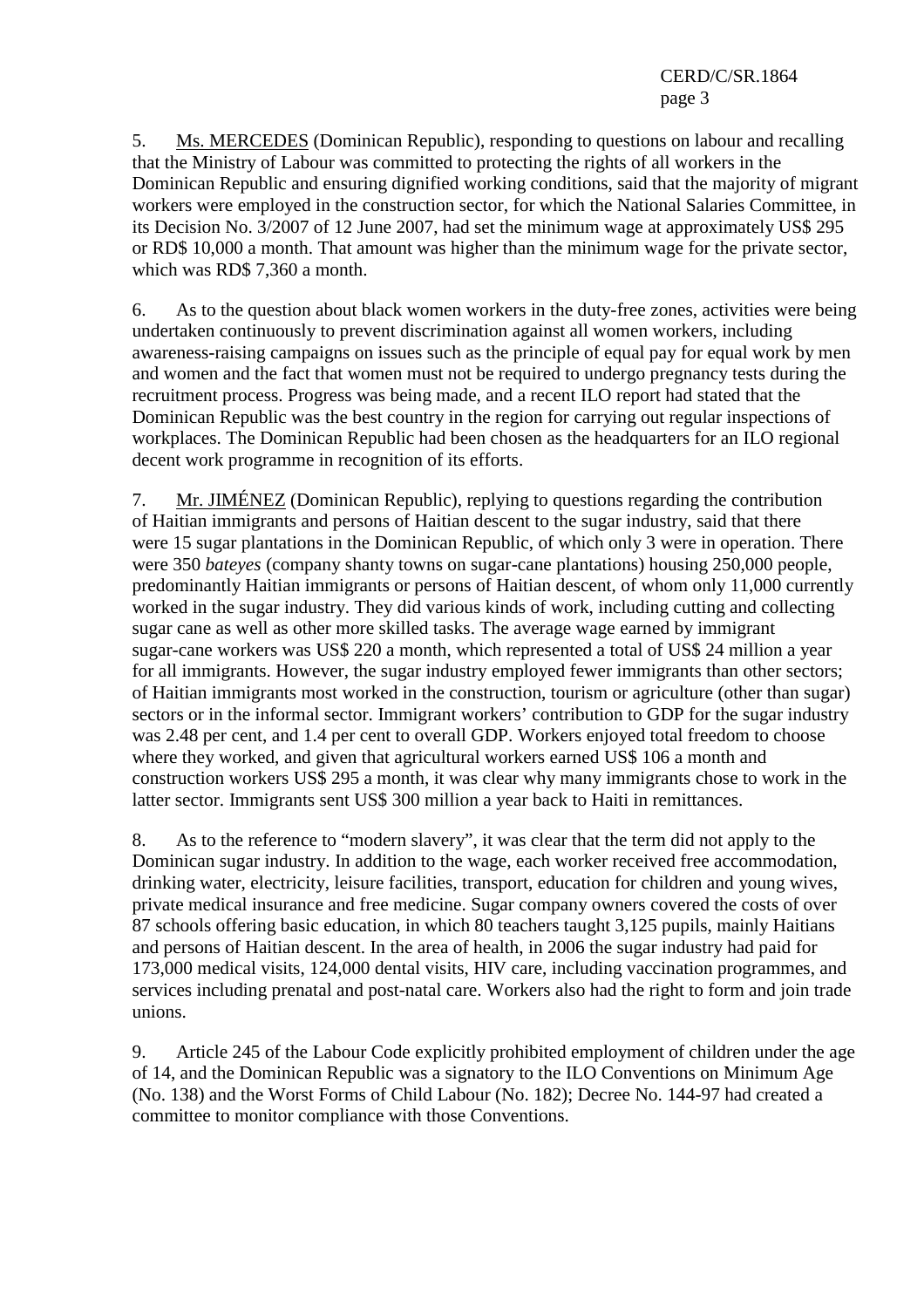CERD/C/SR.1864 page 4

10. On activities to improve *bateyes*, he said that the sugar industry was investing US\$ 40 million in the construction and improvement of housing, playgrounds, football pitches, baseball fields, schools, hospitals, clinics, transport and other basic services to enhance the quality of life of sugar workers.

11. Mr. KJAERUM said he remained concerned at the discrepancy between the situation described in the periodic report and by the delegation, and the information received from numerous other sources. Those sources were genuinely concerned about the protection of the human rights of vulnerable groups. He asked whether there were sufficient mechanisms in place to facilitate the implementation of domestic legislation, particularly monitoring by independent institutions. That was especially worrying given that the vast majority of immigrants were employed in the agriculture, construction and tourism sectors, which were those with the highest prevalence of informal labour in many States. It was unclear how the State party monitored such informal employment.

12. Mr. KEMAL commended the delegation for its multi-ethnic composition. He drew the delegation's attention to the positive effects of the availability of migrant labour, the latent benefits of which included the abundant availability of labour for economic development. That also had a ripple effect on the country of origin. The Government should therefore withdraw the measures that discriminated against people of Haitian origin. In particular, it should amend its legislation regarding the denial of the right to a birth certificate to babies considered to be of Haitian origin who were born in Dominican hospitals.

13. While all States had the right to control their international borders and migration, justice must be done to the people who were already living in the State party, in accordance with the provisions of the Convention.

14. Mr. AVTONOMOV, Country Rapporteur, noted that the only prohibition against racial discrimination was in the Labour Code. He asked whether the State party planned to incorporate anti-discriminatory provisions based on the Convention into other domestic legislative instruments in order to eliminate all types of racial discrimination.

15. Mr. PROSPER asked whether the Government had addressed the United Nations Security Council to ask for its assistance in controlling the border from the Haitian side. The International Civilian Mission to Haiti could possibly play a more proactive role in that respect.

16. He reiterated his question about the Government's view of the existence of discrimination against the Haitian population. If such discrimination did exist, it would be useful to know on what grounds.

17. Mr. LINDGREN ALVES said that it was incumbent on the international community to improve the economic situation in Haiti, which lay at the root of the Dominican Republic's current problems.

18. Mr. MURILLO MARTÍNEZ agreed that it was the international community's duty to take action to attenuate the migration problems faced by the State party. That responsibility lay in particular with those economic Powers which for historical reasons had a duty to facilitate the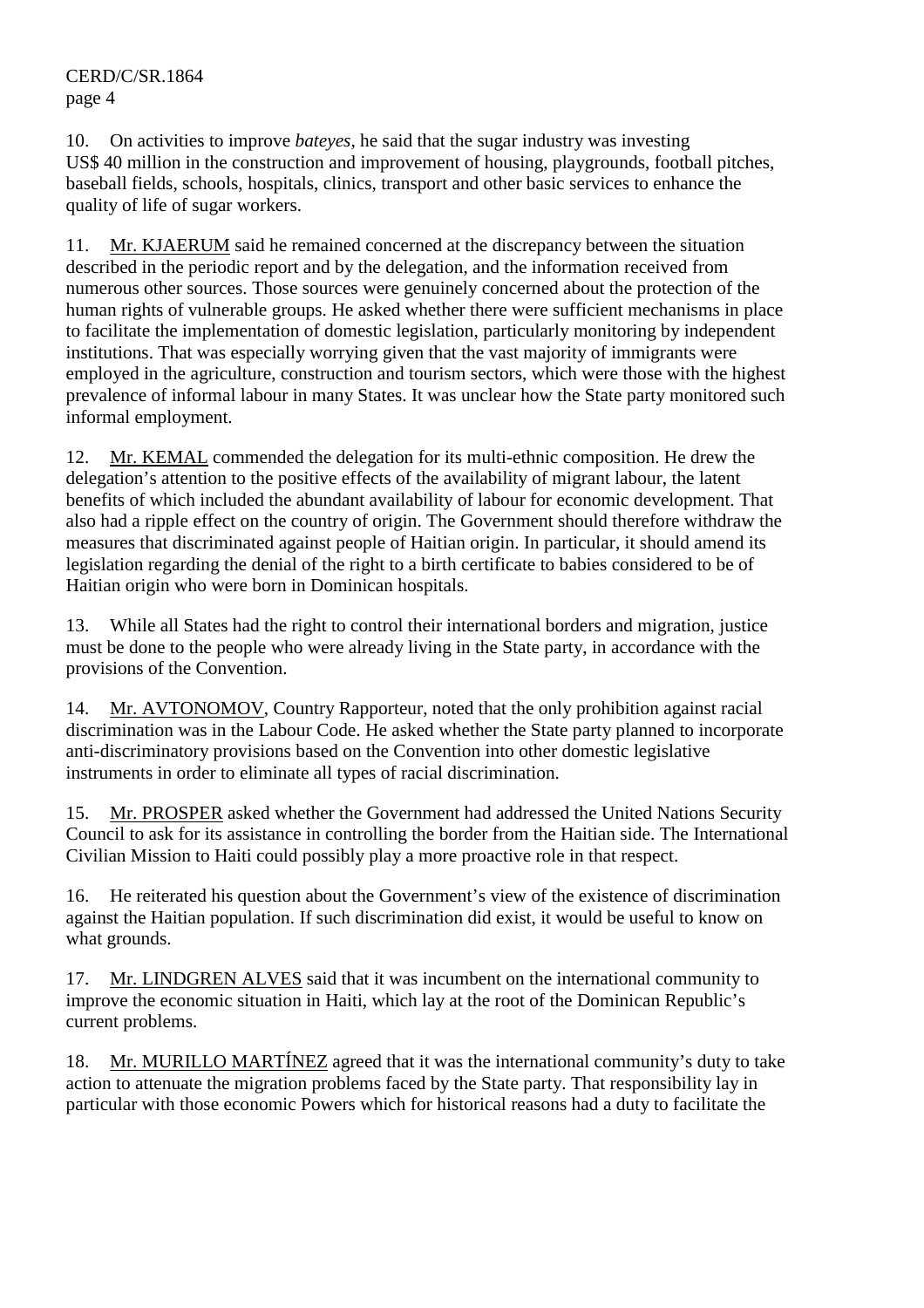political, economic, and social reconstruction of Haiti. He urged the reporting State to examine the practical implications of the pink identity card for the situation of stateless persons, particularly the limitations it imposed on children's access to education and social services.

19. Mr. DIACONU said he failed to understand why the State party allowed immigration on such a significant scale but then discriminated against the immigrants. Its legal and administrative measures were inadequate and resulted in discrimination. The Government should take steps to strengthen its border controls, limit the number of work and residence permits granted, and oblige business firms to provide better living and working conditions for employees. He also asked for a reply to his questions regarding the number of Haitians who had been granted Dominican citizenship and residence permits.

20. Mr. PETER questioned the need for birth certificates and documents of different colours or that continued to identify individuals as mulatto, black, or white and granted individuals different rights in such areas as education and employment. While he recognized that, like all developing countries, the Dominican Republic had a fragile economy, it must make an effort to resolve the problem posed by high levels of immigration from Haiti. He encouraged it to pay closer heed to comments and criticisms from NGOs and civil society.

21. Mr. de GOUTTES asked whether identity documents still included the skin colour of the holder, and whether the State party had considered eliminating such references. He also asked whether the State party intended to put an end to the system of different birth certificates for children of Haitian parents, including undocumented Haitians, especially in the light of the decision of the Inter-American Court of Human Rights in the Yean and Bosico children v. Dominican Republic case.

22. Mr. AMIR recalled that at the beginning of the post-colonial era it had been hoped that the three continents of Asia, Africa and Latin America would work together and share the benefits of independence and development. Unfortunately the Central American countries were afflicted with the scourge of poverty and the legacy of slavery, colonization and evangelization, and the various groups in society were often in conflict. Given the close links between Haiti and the Dominican Republic the State party had a responsibility to find solutions to the problem of massive immigration from Haiti. Protection of the human rights, including the employment rights, of those immigrants would play a key role in resolving the problem.

23. Mr. LINDGREN ALVES asked whether the State party had considered the possibility of conducting a census which would, inter alia, identify the proportion of blacks, mulattos and whites in the population.

24. Ms. PIÑA (Dominican Republic), in response to questions on the need for legislation prohibiting discrimination, recalled that article 100 of the Constitution guaranteed equality for all. Although she acknowledged that it might be useful in certain situations to adopt specific laws and measures, she did not understand what aspects of current legislation the Committee considered discriminatory. She stressed that for 500 years the people of the Dominican Republic, no matter what their colour, had lived together and considered themselves part of the same community. The voter registration card, for example, which had a black and white picture, identified the individual as black or white solely to help confirm his or her identity, in much the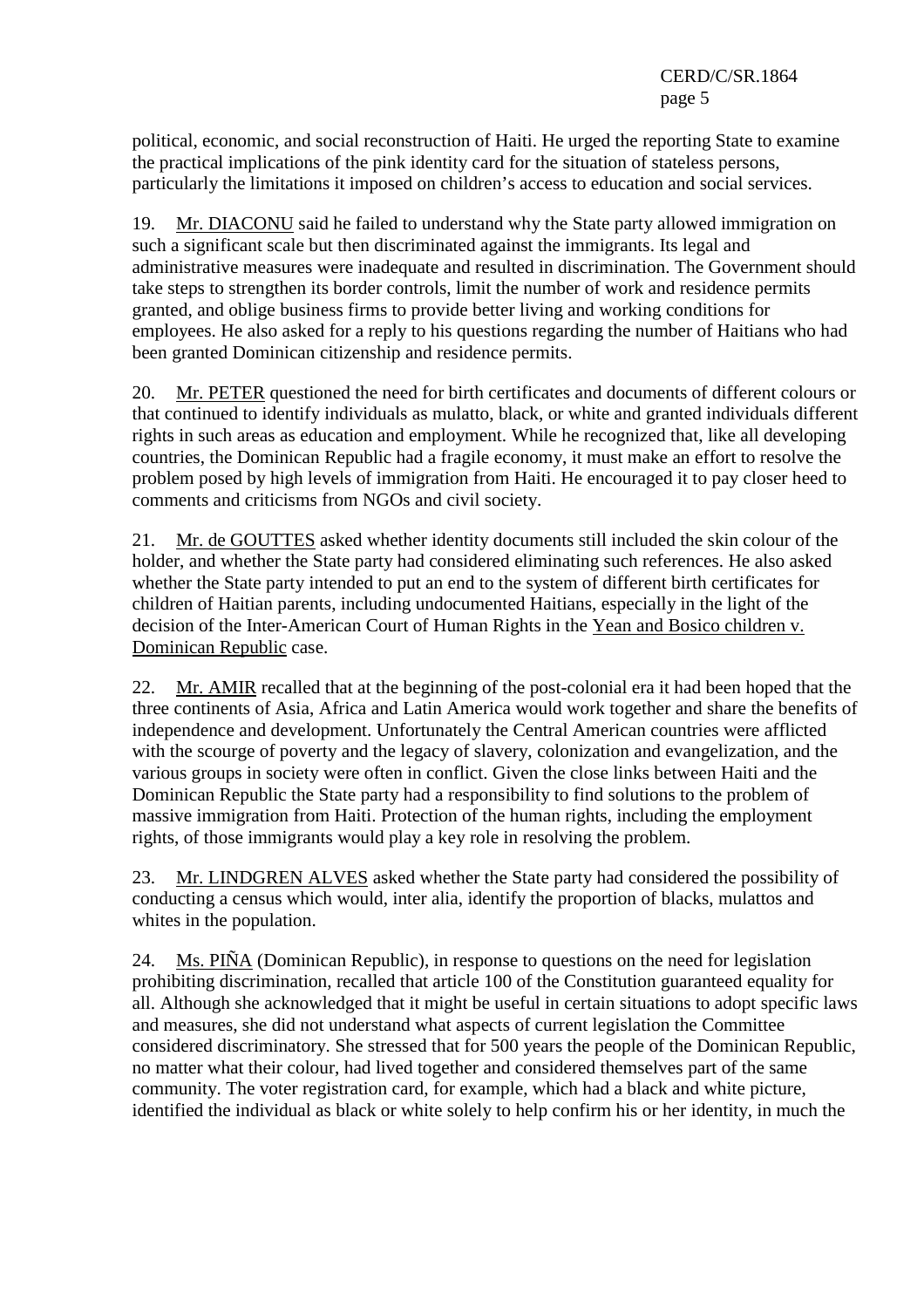same way as an identity document might indicate mulatto, or eye or hair colour. A document might even include a person's blood type, which would be useful in a medical emergency. She did not see how that could be considered discriminatory and wondered whether the Committee would consider biometric passports discriminatory. There was a growing problem with identity fraud in the Dominican Republic and it was important that official documents should contain enough information to prevent fraud.

25. Mr. NEWTON GIULLIANI (Dominican Republic) said that the adoption of the Foreigners' Registration Book and special pink birth declarations had been an attempt to resolve the problem of the number of undocumented foreigners and their children. Those measures simply reflected the actual situation in the country and at least gave the individuals in question the possibility of having some official legal status. There was no discrimination or difference in the rights or benefits conferred by the different types of birth certificate with regard to health care, education, etc. Civil registry officials were available in hospitals to immediately issue birth certificates in order to ensure that all births were registered properly and the children had appropriate documentation. That also reduced the risk of fraud or simply failing to register a birth if the parents never took steps to do so.

26. Mr. PELEGRÍN CASTILLO (Dominican Republic) said that the proposed constitutional and Criminal Code reforms were aimed at strengthening guarantees of equality and eliminating discrimination. The new Criminal Code, for example, specifically criminalized all forms of discrimination, including discrimination on genetic grounds, in the area of health care. With regard to immigration reforms and the Migration Act (No. 285-04), he said that discussion was under way on whether or not, or to what extent, the situation of the enormous number of Haitians in the Dominican Republic should be regularized. He agreed with Mr. Kemal that the large number of immigrants contributed to the high unemployment rate and poverty because native-born citizens, especially the most disadvantaged, were unable to compete with the cheap labour provided by immigrants from Haiti, a much poorer country.

27. Mr. FAUSTINO JIMÉNEZ (Dominican Republic) reiterated that there was no discrimination in his country on the basis of colour, race, ethnicity, origin, nationality, etc. He noted, for example, that the Chairperson of the Dominican Republic-Haiti Cultural Committee was a Haitian and that the members of that Committee worked together to protect the rights of both Dominican and Haitian workers.

28. Mr. FAUSTO MOTA (Dominican Republic) said that all children living in his country, including undocumented foreigners, were authorized to enrol in compulsory education up to the fourth grade. Considerable efforts had been made to improve literacy, which was illustrated by the fact that the illiteracy rate had dropped from 17 per cent in 1996 to 10.8 per cent in 2007. The education authorities had set the objective of achieving total literacy by the year 2012.

29. Mr. GARCÍA (Dominican Republic) said that there was no doubt that education was the best way to ensure both the economic and human development of a society. In the Dominican Republic, the subject of history was taught in the same manner as the rest of the curriculum - i.e. through an open, participatory and critical approach. The education system was divided into three main categories: formal, technical/vocational and higher education. Steps taken to support the higher education of foreign students included the joint provision of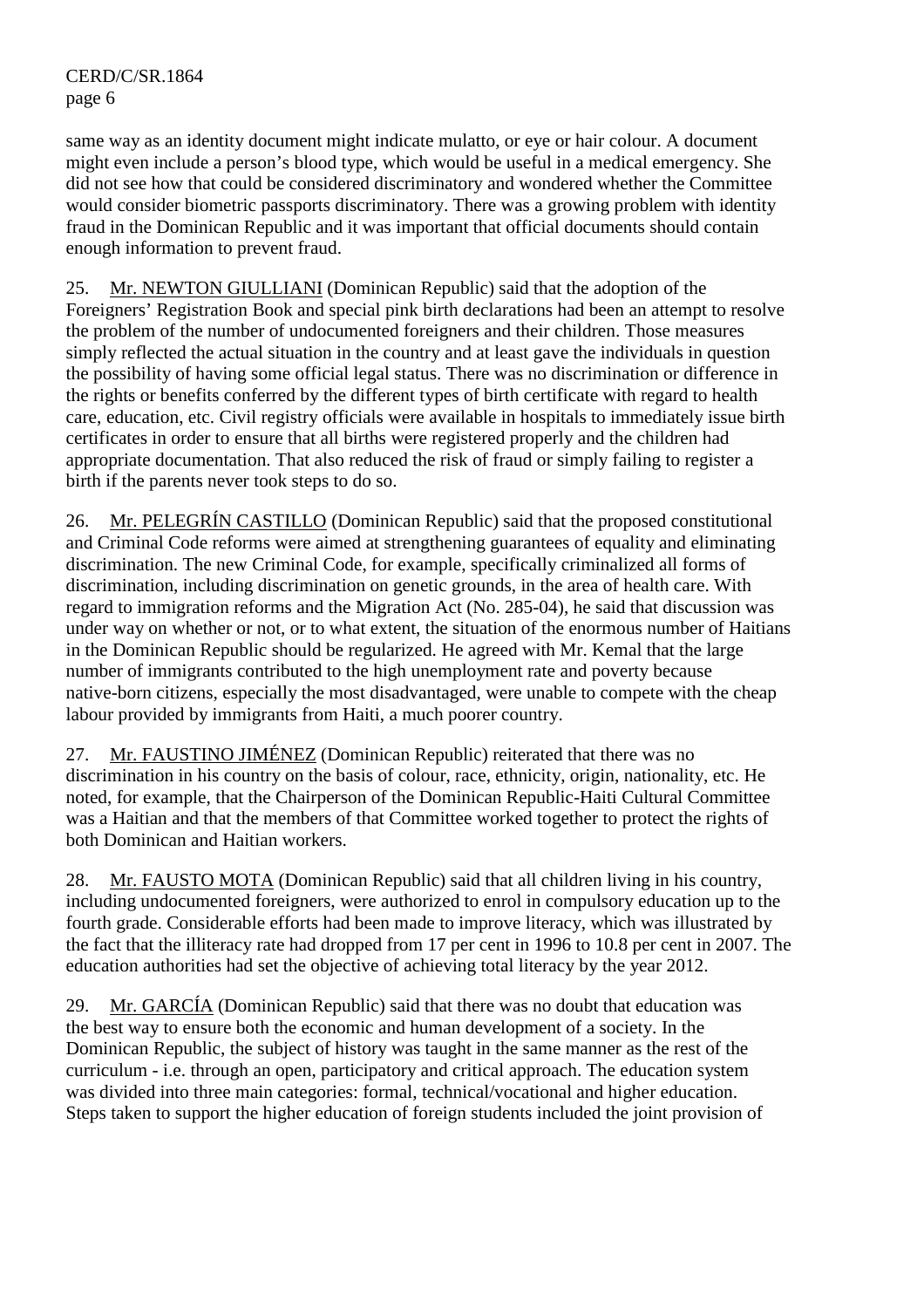some 2,000 scholarships by the Dominican and Haitian Governments, and exemptions from visa, residence and travel costs. The education authorities had taken those steps in keeping with his country's commitment to engaging in mutual cooperation with its neighbour, Haiti.

30. Ms. BENCOSME (Dominican Republic) said that rules relating to migration between the Dominican Republic and Haiti were set out in a bilateral agreement that had been in force since 1998. That agreement governed mechanisms, procedures and regulations concerning the return of migrants. She denied reports that there were indiscriminate, mass deportations of migrants to Haiti. Rather, individual forms, containing a photograph and signature or fingerprints, were used for each migrant. Great care was taken when it was necessary to repatriate unaccompanied minors. It should be stressed that all Haitian nationals who applied for residence in the Dominican Republic were able to obtain it on presentation of their birth certificate. Plans to regularize the situation of Haitian nationals who had lived in the Dominican Republic for many years and an expedited procedure for acquiring Dominican citizenship were being considered as part of efforts to ensure respect for human rights.

31. Mr. FERRÁN (Dominican Republic) said that Dominicans were not defined by any particular ethnic group or race, but were one of the most mixed ethnic and racial societies in the world. Dominican nationality was based on a combination of *jus solis* and *jus sanguinis*. There was no public policy of discrimination in the Dominican Republic, nor was there a single piece of evidence to suggest that any public authority had committed such an injustice. Discrimination was not endorsed by society or by public opinion. If there was any discrimination, it was on the part of individuals.

32. Ms. de la CRUZ (Dominican Republic) said that any remaining questions would be answered in writing and transmitted to the Committee in due course. She wished to thank the multilateral organizations that had helped her country to establish an inter-agency commission to comply with the Plan of Action of the World Conference against Racism, Racial Discrimination, Xenophobia and Related Intolerance, and thereby strengthen the mechanisms to facilitate its implementation efforts. One of the tasks of the inter-agency commission was to consider issues relating to article 4 (1) of the Convention. The Dominican Republic had developed a methodology and budget for plans to meet the Millennium Development Goals. She thanked the Committee for its comments, which her Government would do its utmost to implement.

33. Mr. ABOUL-NASR requested information regarding the indigenous population of the Dominican Republic.

34. Mr. MURILLO MARTÍNEZ said that one of the outcomes of the World Conference against Racism had been to reaffirm the fact that racism affected all countries of the world and that no country was immune from that phenomenon. While it might be true that there was no State policy of discrimination in the Dominican Republic, elements of discrimination could be found in legislative and administrative texts and in institutional practices. Daily manifestations of racism and racial discrimination were, regrettably, a reality everywhere. It had also been observed at the World Conference that tools, such as censuses and quality-of-life surveys based on self-identification, were useful methods that States could use to study their demographic diversity and identify the situation of individual groups.